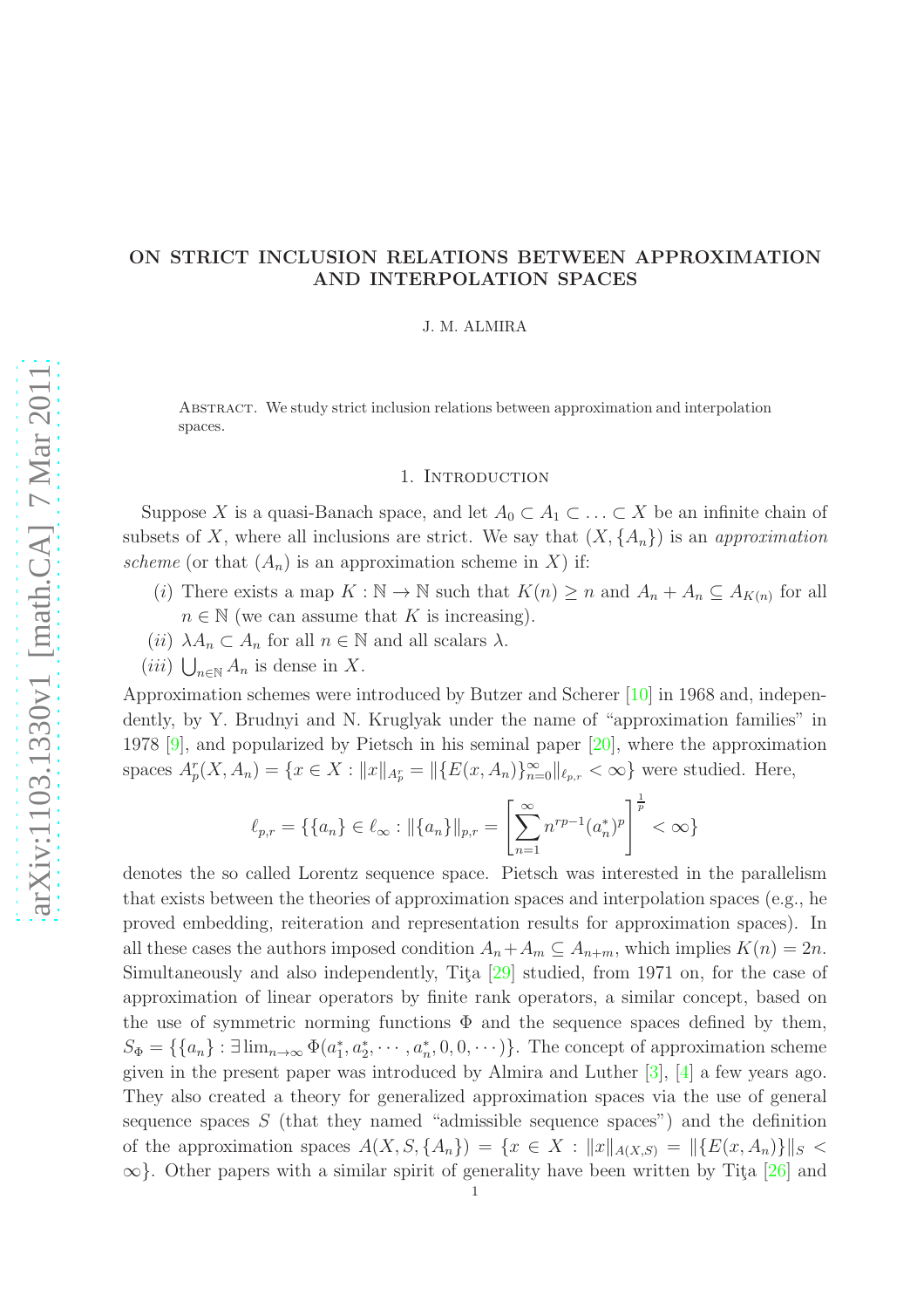Pustylnik [\[22\]](#page-11-5), [\[23\]](#page-11-6). It is important to remark that, due to the importance of the so called direct and inverse theorems in approximation theory (also named "central theorems in approximation theory"), the idea of defining approximation spaces is a quite natural one. This has produced the negative effect that many unrelated people has though on the same things at different places and different times, and some papers in this subject partially overlap.

A fundamental part of the theory developed by the authors of the above mentioned papers consists of the study of the embeddings between the involved spaces. Concretely, Pietsch proved that the embedding  $A_p^r(X, A_n) \hookrightarrow A_q^s(X, A_n)$  holds true whenever  $r > s >$ 0 or  $r = s$  and  $p < q$ . This, in conjunction with the central theorems in approximation theory, which state a strong relation between smoothness of functions  $f$  (compactness of operators T, respectively) and fast decay of approximation errors  $E(f, A_n)$  (approximation numbers  $a_n(T)$ , respectively), has been used to speak about the scale of smoothness (compactness, respectively) defined by an approximation scheme  $(X, \{A_n\})$ . Concretely, it is assumed that membership to the approximation space  $A_p^r(X, \{A_n\})$  is a concept of smoothness (compactness if  $X = B(Y_1, Y_2)$  and  $A_n = \{T \in B(Y_1, Y_2) : \text{rank}(T) < n\}.$ Thus, although in many concrete cases of approximation schemes  $(X, \{A_n\})$  there exist some results, such as the representation theorems or the characterizations in terms of moduli of smoothness or in terms of interpolation spaces, that allow to prove that all inclusions are strict (hence distinct parameters  $p, r$  define distinct smoothness concepts), the full truth says us that there is no general result guaranteing this property. The main goal of this paper is to study some results proving that, for certain classes of approximation schemes  $(X, \{A_n\})$  and sequence spaces S, if  $S_1 \subset S_2 \subset c_0$  (with strict inclusions) then  $A(X, S_1, \{A_n\})$  is properly contained into  $A(X, S_2, \{A_n\})$ . It is clear that the same kind of questions (about strictness of the inclusions between distinct spaces), can be addressed for the context of interpolation spaces. We devote last section of this paper to initiate a study of this problem for Petree's real interpolation method.

Previous to any work in the above mentioned direction, it is necessary to solve the following question: Under which conditions on the approximation scheme  $(X, \{A_n\})$  and the admissible sequence space S we have that  $A(X, S, \{A_n\})$  is properly contained into  $X$ ? This question has been fully solved in the Banach setting by Almira and Oikhberg[\[5\]](#page-11-7). Concretely, we can use Theorem 3.3 from  $[5]$  to guarantee that, if X is Banach and  $(X, \{A_n\})$  satisfies Shapiro's theorem, for all  $(\varepsilon_n)$  decreasing to zero, there exists  $x \in X$ such that  $E(x, A_n) \geq \varepsilon_n$  for all  $n = 0, 1, \cdots$ . In particular, if X is Banach and S is an admissible sequence space properly contained into  $c_0$ , then  $A(X, S, \{A_n\})$  is a proper subspace of X whenever  $(X, \{A_n\})$  satisfies Shapiro's theorem. Recall that  $(X, \{A_n\})$ satisfies Shapiro's Theorem if and only if for all sequence  $\{\varepsilon_n\} \in c_0$  there exists  $x \in X$  such that  $E(x, A_n) \neq \mathbf{O}(\varepsilon_n)$ . These schemes were characterized in [\[5,](#page-11-7) Corollary 3.6] as those verifying  $E(S(X), A_n) = \sup_{\|x\|=1} E(x, A_n) = 1$  for all n (e.g., Riesz's Lemma implies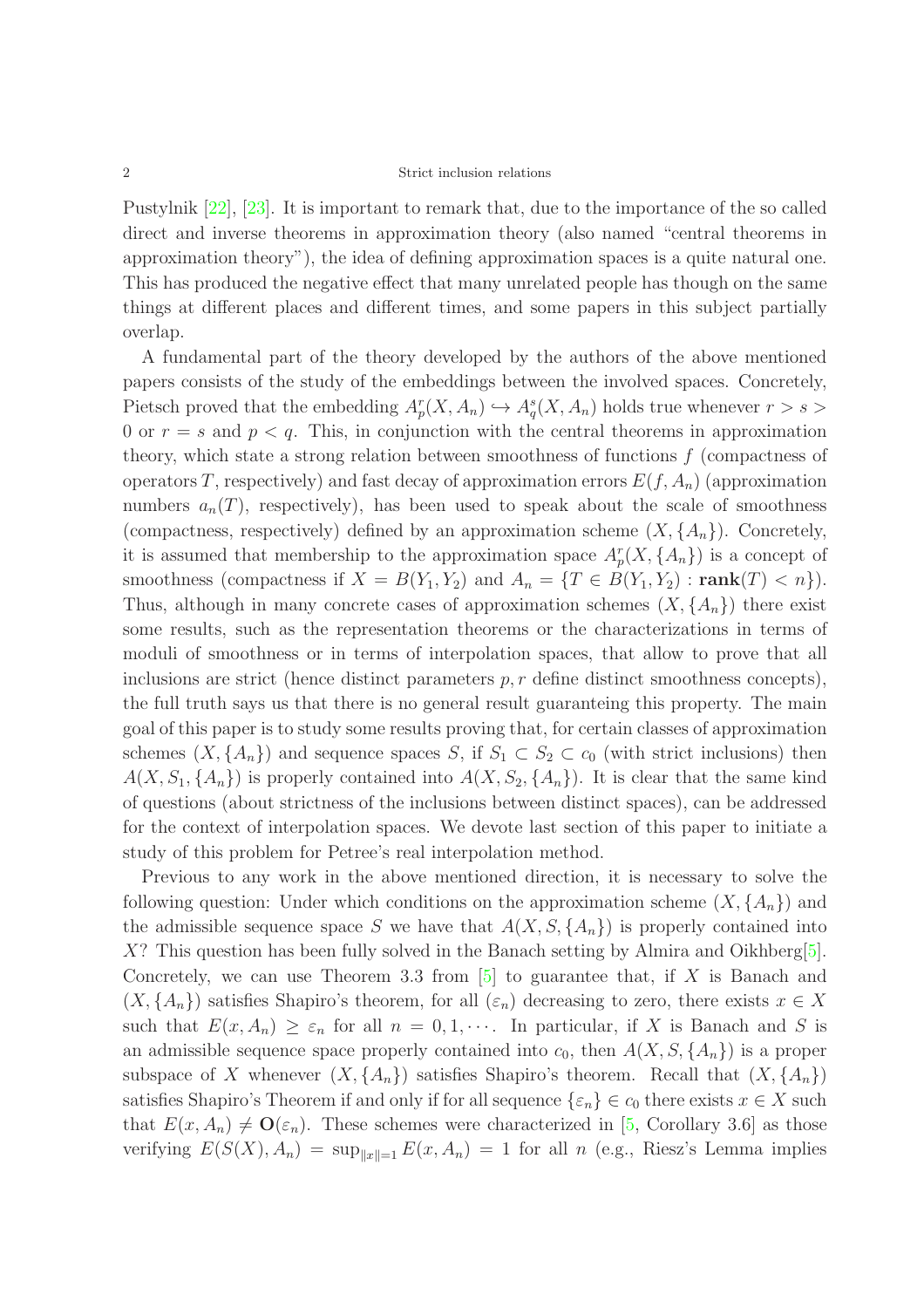that nontrivial linear approximation schemes satisfy Shapiro's theorem). Moreover, in the same paper the authors show many examples of schemes verifying Shapiro's theorem. In particular, the process of approximation by finite rank operators satisfies Shapiro's theorem [\[5,](#page-11-7) Corollary 6.24]. Finally, we should also mention that  $[5,$  Proposition 5.6] guarantees that, if  $K(n) = cn$  for a certain finite constant  $c > 0$  and  $(X, \{A_n\})$  satisfies Shapiro's theorem, then inclusion  $A_p^r(X, A_n) \hookrightarrow A_q^s(X, A_n)$  is strict whenever  $r > s > 0$ . We will present an easier proof of this fact for the special case of approximation schemes  $(X, \{A_n\})$  verifying  $E(S(X) \cap A_{n+1}, A_n) > c > 0$  for infinitely many natural numbers n and a fixed constant  $c > 0$ , a condition already used by Brudnyi in [\[8\]](#page-11-8).

## 2. Preliminary definitions and notations

**Definition 2.1.** Let S be a real linear space of sequences  $\{a_n\}_{n=0}^{\infty} \subseteq \mathbb{R}$  (with element-wise defined operations), equipped with a quasi-norm  $\| \cdot \|_{S}$ . S is called admissible sequence space [for the approximation scheme  $(X, \{A_n\})$ ] if the following assumptions are satisfied:

- (A1) All finite sequences  $\{a_n\}_{n=0}^N$  belong to S.
- (A2) If  $0 \le a_n \le b_n$  for all  $n = 0, 1, 2, ...$  and  $\{b_n\}_{n=0}^{\infty} \in S$ , then  $\{a_n\}_{n=0}^{\infty} \in S$  and  $\|\{a_n\}\|_S \leq \|\{b_n\}\|_S$ .
- (A3) If  $a_0 \ge a_1 \ge a_2 \ge ... \ge 0$  and  $\{a_{K(n)}\}_{n=0}^{\infty} \in S$  then  $\{a_n\} \in S$  and

$$
\|\{a_n\}_{n=0}^{\infty}\|_{S} \leq C_S \|\{a_{K(n)}\}_{n=0}^{\infty}\|_{S},
$$

where  $C_S$  is a constant, which only depends on S and  $\{K(n)\}_{n=0}^{\infty}$ .

**Definition 2.2.** Let  $S$  be an admissible sequence space for the approximation scheme  $(X, \{A_n\})$ . Then the space

 $A(X, S, \{A_n\}) := \{x \in X : \{E(x, A_n)\}_{n=0}^{\infty} \in S\},\$ 

endowed with  $||f||_{A(X,S)} := ||{E(x, A_n)}_{n=0}^{\infty}||_S$  is called (generalized) approximation space.

A theory for these spaces was developed by Almira and Luther [\[3\]](#page-11-3). In particular, they proved the following properties:

 $(P1)$   $(A(X, S, \{A_n\}), \|\cdot\|_{A(X,S)})$  is a quasi-normed space.

(P2) Assume that S has the property

(2.1)  $\|\{a_n\}\|_S \le C \lim_{n \to \infty} \|\{a_k\}_{k=0}^n\|_S$  for all  $\{a_n\} \in S$  with  $a_0 \ge a_1 \ge \cdots \ge 0$ ,

<span id="page-2-0"></span>where  $C > 0$  is a constant depending only on S. Assume also that X is complete and that any non-increasing sequence of non-negative numbers  $\{a_n\} \in \ell_\infty$  belongs to S if and only if  $\lim_{n\to\infty} \|\{a_k\}_{k=0}^n\|_{S} < \infty$ . Then  $A(X, S, \{A_n\})$  is complete.

Definition 2.3. A scale of smoothness is a family of pairwise distinct sequence spaces  $\mathbb{S} = \{S_i\}_{i \in I}$  such that  $S_i \subseteq c_0$  for all i, all inclusions  $S_i \hookrightarrow S_j$  are continuous, and the inclusion relation ⊂ defines a total order on S.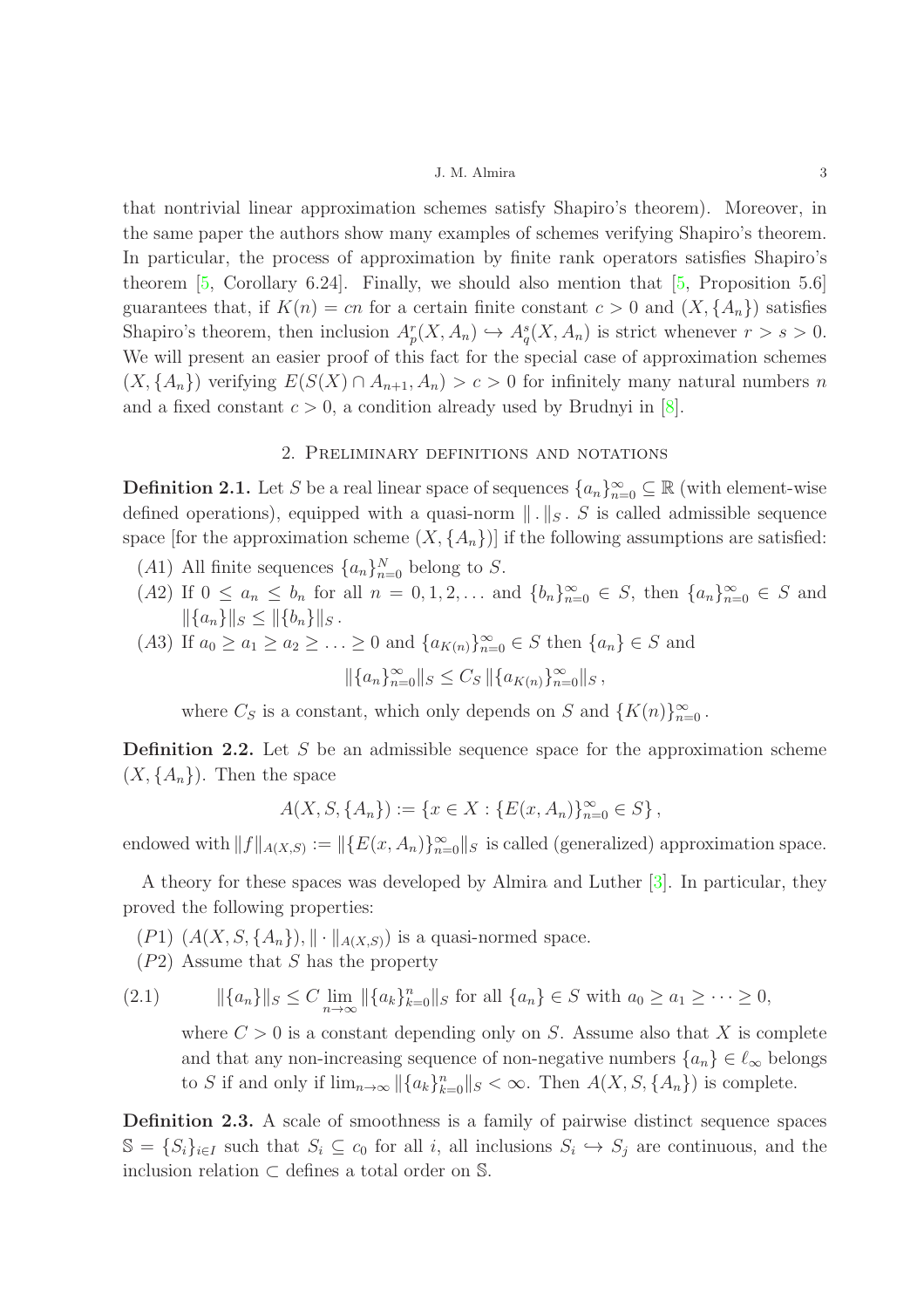Some examples of scales of smoothness are the Lorentz scale of smoothness  $\mathbb{L} = \{\ell_{p,r} :$  $0 < r < \infty$  and  $0 < p \leq \infty$ } and the Lorentz-Zygmund scale of smoothness  $\mathbb{L}\mathbb{Z} = \{\ell_{p,r,\gamma} :$  $0 < r, \gamma < \infty$  and  $0 < p \leq \infty$ , where

$$
\ell_{p,r,\gamma} = \left\{ \{a_n\} \in \ell_\infty : ||\{a_n\}||_{p,r,\gamma} = \left[ \sum_{n=1}^{\infty} n^{rp-1} (1 + \log n)^{\gamma p} (a_n^*)^p \right]^{\frac{1}{p}} < \infty \right\}
$$

More precisely, we have the following technical result:

<span id="page-3-0"></span>Lemma 2.4. L *is an scale of smoothness, since the following are strict inclusions:*

- (a)  $\ell_{n,r+e} \subset \ell_{a,r}$  for all  $0 < p, q$  and  $0 < r, e < \infty$ .
- (b)  $\ell_{p,r} \subset \ell_{q,r}$  for all  $0 < p < q$  and  $0 < r < \infty$ .

*Furthermore,* LZ *is also an scale of smoothness, since Lorentz-Zygmund sequence spaces satisfy the following strict inclusions:*

- (c)  $\ell_{p,r+e,\gamma} \subset \ell_{p,r,\alpha}$  *for all*  $0 < p \leq \infty, 0 < \gamma, \alpha < \infty$  *and*  $0 < r, e < \infty$ *.*
- (d)  $\ell_{p,r,\gamma} \subset \ell_{q,r,\gamma}$  *for all*  $0 < p < q \le \infty, 0 < \gamma < \infty$  *and*  $0 < r < \infty$ *.*
- (e)  $\ell_{p,r,\gamma} \subset \ell_{p,r,\alpha}$  *for all*  $0 < p \leq \infty$ ,  $0 < r < \infty$  *and*  $0 < \alpha < \gamma < \infty$ *.*

**Proof.** For the case of Lorentz sequence spaces, see [\[11,](#page-11-9) Lemma 1.5.2. and subsequent remarks, pp. 29-31]. Part (a) is also proved by other means at Section [4](#page-4-0) of this paper. The proof for the Lorentz-Zygmund scale of smoothness is similar.  $\Box$ 

Definition 2.5. We say that the scale of smoothness S is admissible with respect to the approximation scheme  $(X, \{A_n\})$  if all members of S are admissible sequence spaces with respect to  $(X, \{A_n\})$ . We say that the approximation scheme  $(X, \{A_n\})$  preserves the scale of smoothness S if S is admissible and  $A(X, S_i, \{A_n\})$  is strictly contained into  $A(X, S_j, \{A_n\})$  whenever  $S_i, S_j \in \mathbb{S}$  and  $S_i \subset S_j$ .

**Definition 2.6.** We say that the sequence space S is rearrangement invariant if  $\{a_n\}$  $S \Leftrightarrow \{a_n^*\} \in S$ . We say that the scale of smoothness S is rearrangement invariant if all members of S are rearrangement invariant.

Note that, given any sequence space S satisfying  $(A1)$ ,  $(A2)$ , the new sequence space given by

$$
S^* = \{\{a_n\} : \{a_n^*\} \in S\},\
$$

when provided by the norm  $\|\{a_n\}\|_{S^*} = \|\{a_n^*\}\|_{S}$  is rearrangement invariant. Furthermore, if S is admissible with respect to the approximation scheme  $(X, \{A_n\})$ , then  $S^*$  is also admissible for this approximation scheme and  $A(X, S, \{A_n\}) = A(X, S^*, \{A_n\})$ . It is because of these observations that we assume, in all what follows, that our admissible sequence spaces and our admissible scales of smoothness are rearrangement invariant.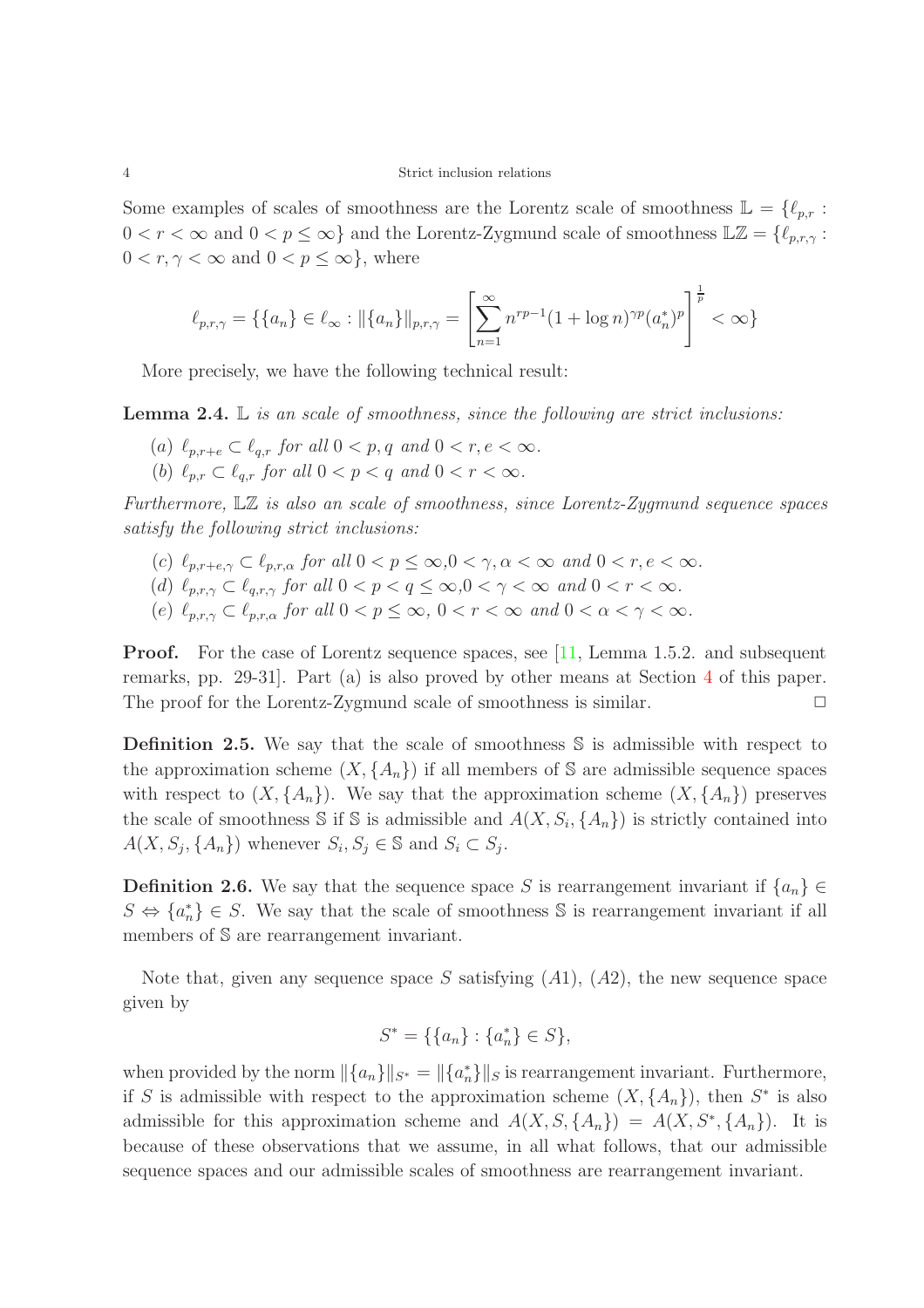## 3. The linear case

Theorem 3.1. *Let* (X, {An}) *be a nontrivial linear approximation scheme and let us assume that* X *is Banach.* If  $S_1, S_2$  *are two sequence spaces,*  $S_2$  *is strictly contained into*  $S_1$ *, and, for all decreasing sequences*  $a_0 \geq a_1 \geq w$ *e have that* 

<span id="page-4-1"></span>(3.1) 
$$
\{a_n\} \in S_i \text{ if and only if } \lim_{n \to \infty} ||\{a_k\}_{k=0}^n||_{S_i} < \infty \quad (i = 1, 2).
$$

*Then the norms of*  $A(X, S_1, \{A_n\})$  *and*  $A(X, S_2, \{A_n\})$  *are not equivalent. In particular, if the spaces*  $S_i$  *satisfy* [\(2.1\)](#page-2-0), then  $A(X, S_2, \{A_n\})$  *is strictly contained into*  $A(X, S_1, \{A_n\})$ *. In other words:*  $(X, \{A_n\})$  *preserves all scales of smoothness whose members satisfy*  $(2.1)$ *and* [\(3.1\)](#page-4-1)*.* Furthermore, if X is Hilbert or dim  $A_n < \infty$  for all n then  $(X, \{A_n\})$  preserves *all scales of smoothness.*

**Proof.** We just need to prove that the norms of the involved spaces are not equivalent. Now, by hypothesis, we know that there exists a sequence  $\{\varepsilon_n\} \in S_1 \setminus S_2$ . Moreover, we can assume with no loss of generality that  $\varepsilon_0 > \varepsilon_1 > \cdots > 0$ . Let  $y_N \in A_{N+1}$  be such that  $E(y_N, A_k) = \varepsilon_k$  for all  $k \leq N$  (this element exists because of the linearity assumption and because X is Banach, see [\[7\]](#page-11-10)). Obviously, we have that  $\{y_N\} \subseteq A(X, S_1, \{A_n\}) \cap$  $A(X, S_2, \{A_n\}),$ 

$$
\lim_{N \to \infty} \|y_N\|_{A(X,S_1)} = \lim_{n \to \infty} \| \{\varepsilon_k\}_{k=0}^n \|_{S_1} < \infty
$$

and

$$
\lim_{N \to \infty} \|y_N\|_{A(X,S_2)} = \lim_{n \to \infty} \|\{\varepsilon_k\}_{k=0}^n\|_{S_2} = \infty.
$$

This proves first part of the theorem. Last claim is a direct consequence of classical Bernstein's Lethargy Theorem and its generalization to Hilbert setting by Nikolskii [\[17\]](#page-11-11), [\[16\]](#page-11-12) and Tjuriemskih [\[31\]](#page-12-2), [\[30\]](#page-12-3) (see also [\[1\]](#page-11-13))  $\Box$ 

## 4. General approximation schemes

<span id="page-4-2"></span><span id="page-4-0"></span>**Theorem 4.1.** Let us assume that  $(X, \{A_n\})$  is an approximation scheme such that  $E(S(X) \cap A_{n+1}, A_n) \geq c > 0$ , for infinitely many natural numbers  $n \in \mathbb{N}$ , and for a *certain constant*  $c > 0$ *. Let*  $S_1, S_2$  *be two admissible sequence spaces verifying* 

$$
\lim_{N \to \infty} \frac{\|\{1, 1, \cdots, 1^{N \text{-}th position}, 0, 0, \cdots\}\|_{S_1}}{\|\{1, 1, \cdots, 1^{N \text{-}th position}, 0, 0, \cdots\}\|_{S_2}} = +\infty.
$$

*Then the norms of*  $A(X, S_1, \{A_n\})$  *and*  $A(X, S_2, \{A_n\})$  *are not equivalent.* 

**Proof.** By hypothesis, there exists a sequence of elements  $a_N \in A_N$  ( $N \in N_0 \subseteq$ N) such that  $a_N \in A_N$ ,  $||a_N||_X = 1$ , and  $E(a_N, A_{N-1}) > c$ . Then  $1 \geq E(a_N, A_k) >$ c for all  $k < N$  and  $E(a_N, A_k) = 0$  for all  $k \geq N$ . Let us use the notation  $\mathbf{1}_N =$  $\{1, 1, \dots, 1^{\text{N-th position}}, 0, 0, \dots\}.$  Then

$$
\|\{E(a_N, A_k)\}_{k=0}^{\infty}\|_{S_1} \ge c\|\mathbf{1}_N\|_{S_1} \text{ and } \|\{E(a_N, A_k)\}_{k=0}^{\infty}\|_{S_2} \le \|\mathbf{1}_N\|_{S_2},
$$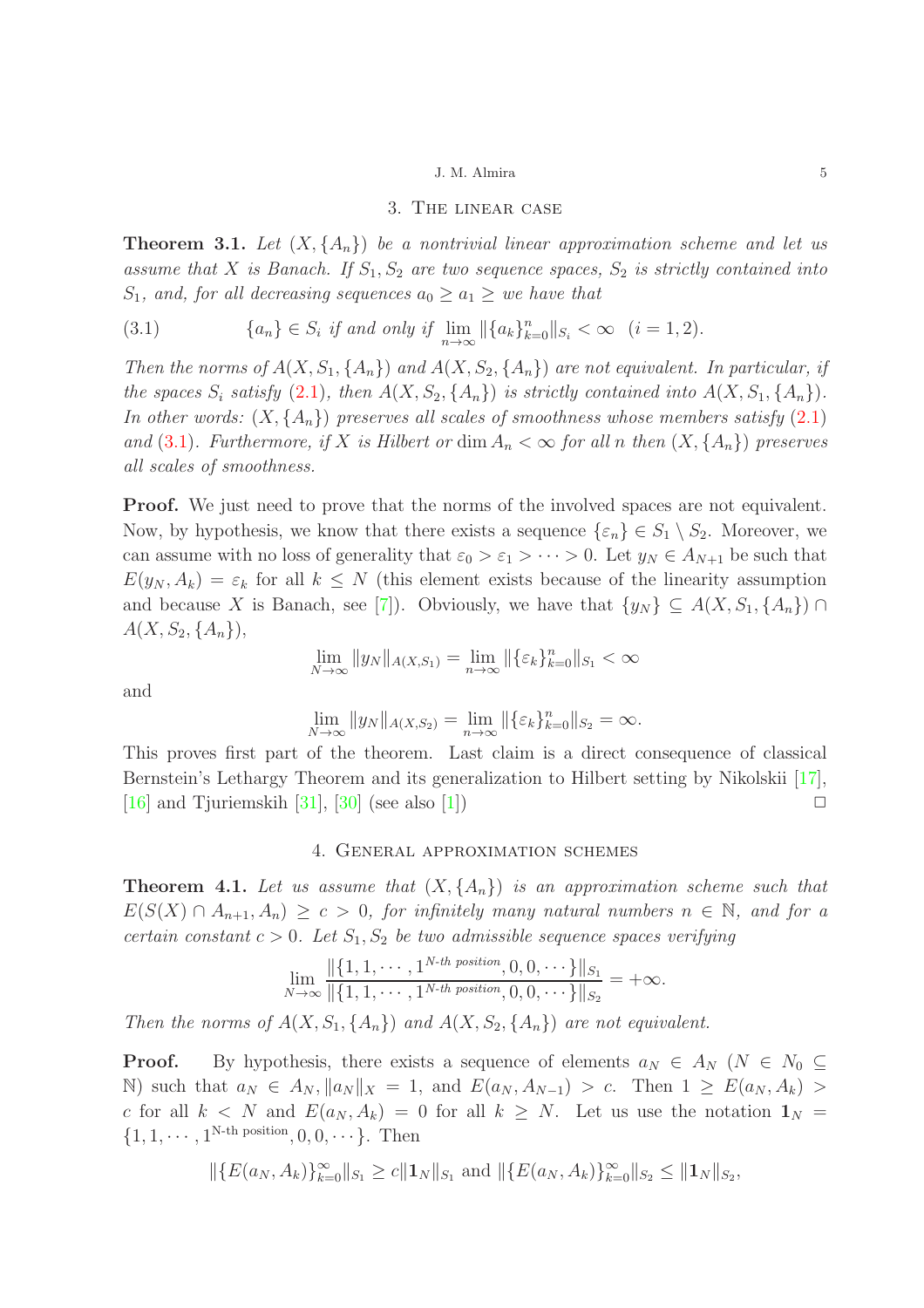so that

$$
\frac{\|a_N\|_{A(X,S_1)}}{\|a_N\|_{A(X,S_2)}} = \frac{\|\{E(a_N, A_k)\}_{k=0}^{\infty}\|_{S_1}}{\|\{E(a_N, A_k)\}_{k=0}^{\infty}\|_{S_2}} \ge c \frac{\|a_N\|_{S_1}}{\|a_N\|_{S_2}} \to \infty \text{ (for } N \to \infty\text{)}.
$$

This proves the theorem.  $\Box$ 

**Remark.** Theorem [4.1](#page-4-2) can be used for the Lorentz sequence spaces  $\ell_{p,r}$ . To prove this it is enough to take into account that, for all  $\alpha > -1$ ,

$$
\lim_{N \to \infty} \frac{\sum_{k=1}^{N} k^{\alpha}}{N^{\alpha+1}} = \frac{1}{\alpha+1},
$$

(see  $[21, Part I, Problem 71]$ ) so that

$$
\lim_{N \to \infty} \frac{\|1_N\|_{\ell_{q,r_2}}}{\|1_N\|_{\ell_{p,r_1}}} = \lim_{N \to \infty} \frac{(\sum_{k=1}^N k^{r_2 q - 1})^{\frac{1}{q}}}{(\sum_{k=1}^N k^{r_1 p - 1})^{\frac{1}{p}}}
$$
\n
$$
= \lim_{N \to \infty} \frac{(N^{r_2 q}/r_2 q)^{\frac{1}{q}}}{(N^{r_1 p}/r_1 p)^{\frac{1}{p}}}
$$
\n
$$
= \frac{(r_1 p)^{\frac{1}{p}}}{(r_2 q)^{\frac{1}{q}}} \lim_{N \to \infty} N^{r_2 - r_1}
$$
\n
$$
= \begin{cases}\n+\infty & \text{for } r_1 < r_2 \\
0 & \text{for } r_1 > r_2 \\
\frac{(r_1 p)^{\frac{1}{p}}}{(r_2 q)^{\frac{1}{q}}} & \text{for } r_1 = r_2\n\end{cases}
$$

In particular, these computations show that inclusion  $\ell_{p,r+e} \subset \ell_{q,r}$  is strict for all  $r, e > 0$ and all  $p, q > 0$ . Unfortunately, these computations are not useful for the important case  $r_1 = r_2$ . In order to deal with this case, so that we can prove that our approximation scheme preserves the Lorentz smoothness scale, we need to restrict a little bit more the class of approximation schemes we are considering. Concretely, we can use the following result by Brudnyi:

<span id="page-5-0"></span>Theorem 4.2 (Brudnyi, see Theorem 4.5.12 and Remark 4.5.13 in [\[8\]](#page-11-8)). *Let us assume that*  $(X, \{A_n\})$  *is an approximation scheme such that* X *is Banach and*  $E(S(X) \cap A_{n+1}, A_n) \geq$  $c > 0$  for all  $n \in \mathbb{N}$ , and for a certain constant  $c > 0$ . Let us also assume that  $A_n + A_m \subseteq$  $A-n+m$  *for all*  $n,m \in \mathbb{N}$  *and let*  $\{\varepsilon_n\}$  *be any convex non-increasing sequence of positive real numbers belonging to*  $c_0$ *. Then:* 

- (i) There exists an element  $x \in X$  such that  $E(x, A_n) \geq \varepsilon_n$  for all  $n \in \mathbb{N}$  and  $\liminf \frac{E(x,A_n)}{\varepsilon_n} < \infty$ .
- (*ii*) *If, furthermore,*  $\sup_{n \in \mathbb{N}} \frac{\varepsilon_n}{\varepsilon_{2n}}$  $\frac{\varepsilon_n}{\varepsilon_{2n}} < \infty$  then there exists  $x \in X$  such that  $E(x, A_n) \approx \varepsilon_n$

<span id="page-5-1"></span>Corollary 4.3. *If the approximation scheme* (X, {An}) *verifies the hypotheses of Theorem [4.2,](#page-5-0) then it preserves the Lorentz scale of smoothness.*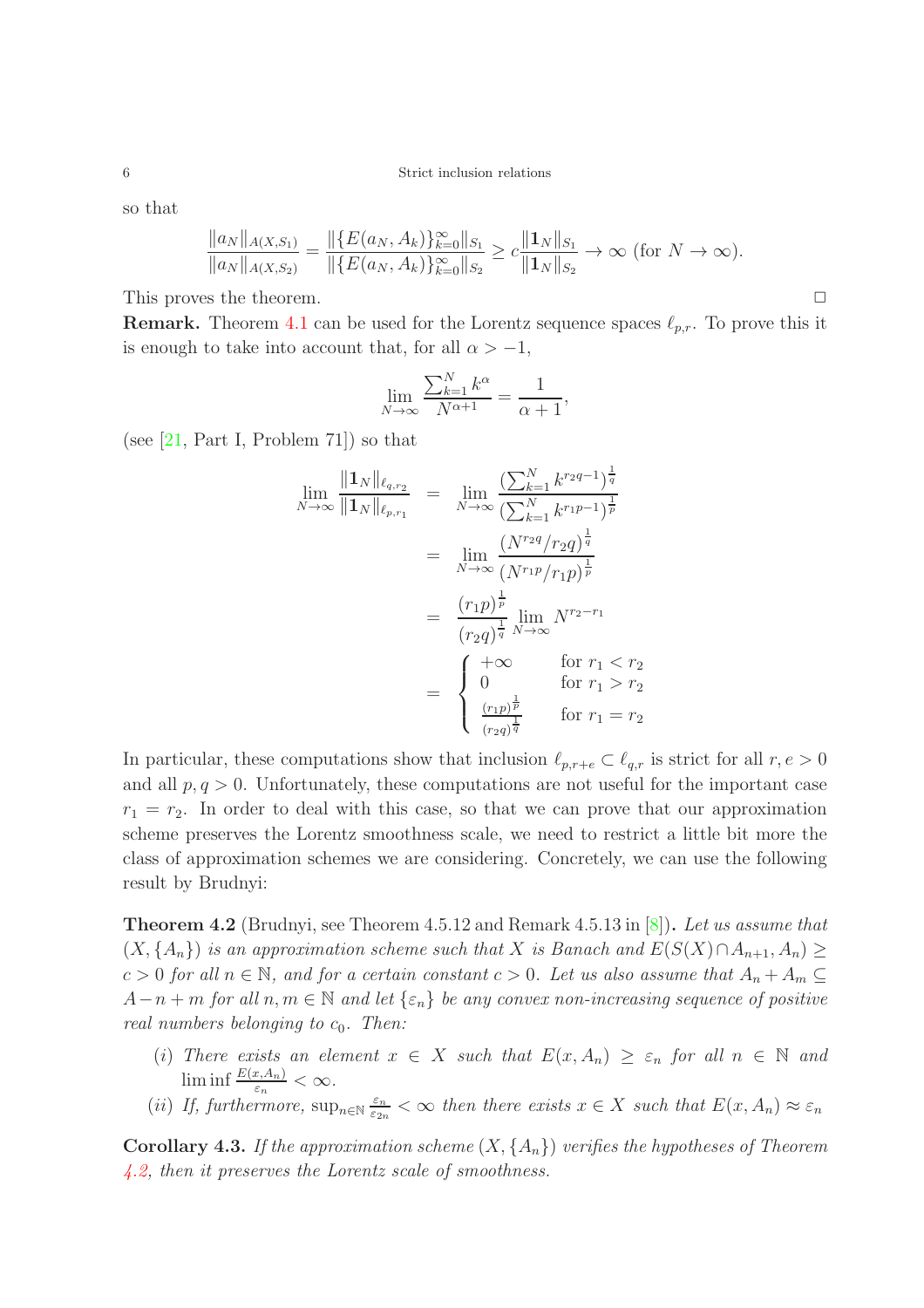**Proof.** We only need to deal with the case  $r_1 = r_2 = r$  and  $p < q$ . Take  $\varepsilon_n =$  $n^{-r}(1 + \log_2 n)^{-\frac{1}{q}}$ . This sequence belongs to  $\ell_{r,q} \setminus \ell_{r,p}$  and it is convex. Furthermore,

$$
\sup_{n \in \mathbb{N}} \frac{n^{-r} (1 + \log_2 n)^{-\frac{1}{q}}}{(2n)^{-r} (1 + \log_2(2n))^{-\frac{1}{q}}} = \sup_{n \in \mathbb{N}} \frac{1}{2^{-r}} \frac{n^{-r} (1 + \log_2 n)^{-\frac{1}{q}}}{n^{-r} (2 + \log_2 n)^{-\frac{1}{q}}} < \infty
$$

Thus, if we apply part (ii) of Brudnyi's Theorem, we have that there exists  $x \in X$  such that  $E(x, A_n) \approx \varepsilon_n$ . Hence  $x \in A_q^r(X, \{A_n\}) \setminus A_p^r(X, \{A_n\})$ . This ends the proof.  $\Box$ 

An interesting example of approximation scheme verifying Brudnyi's conditions is the following one: Take  $X$  a quasi-Banach space such that there exists an infinite sequence of linear projections  $P_n: X \to X$  satisfying  $\text{rank}(P_n) = n$  for all  $n \geq 1$  and  $\sup_{n \geq 1} ||P_n|| =$  $C < \infty$  (e.g. this condition holds for X whenever X contains a complemented subspace Y such that Y has a Schauder basis). Then  $(X, \{\Sigma_n\})$  satisfies the hypotheses of Theorem [4.2,](#page-5-0) where  $\Sigma_n = \{T \in B(X, X) : \text{rank}(T) < n\}$ . Of course, in this case,  $E(T, \Sigma_n) = a_n(T)$ is the *n*-th approximation number of the operator  $T$ . To prove this claim, it is enough to take into account that, if  $H_n = P_n(X)$  and we define  $Q_n : X \to H_n$  by  $Q_n(x) = P_n(x)$ and  $i_n : H_n \to X$  denotes the inclusion map, then  $1_{H_n} = Q_n P_n i_n, ||Q_n|| = ||P_n|| \leq C$ ,  $\|i_n\| = 1$ , so that:

$$
1 = a_n(1_{H_n}) \le ||Q_n|| a_n(P_n)||i_n|| \le C a_n(P_n)
$$
 for all  $n = 1, 2, \cdots$ .

Hence  $a_n(\frac{P_n}{\|P_n\|})$  $\frac{P_n}{\|P_n\|}$ ) =  $\frac{1}{\|P_n\|} a_n(P_n) \geq \frac{1}{C}$  $\frac{1}{C}a_n(P_n) \ge c = 1/C^2 > 0, n = 1, 2, \cdots$ , so that  $\frac{P_n}{\|P_n\|} \in$  $S(B(X, X)) \cap \Sigma_{n+1}$  and  $E(\frac{P_n}{\|P_n\|})$  $\frac{P_n}{\|P_n\|}, \Sigma_n) = a_n(\frac{P_n}{\|P_n\|})$  $\frac{P_n}{\|P_n\|}$ ) > c.

<span id="page-6-0"></span>**Corollary 4.4.** Let us assume that X is Banach and the approximation scheme  $(X, \{A_n\})$ *satisfies Shapiro's theorem. Then there exists an increasing sequence of natural numbers*  ${m(n)}$  *such that*  $(X, {A_{m(n)}})$  *preserves the Lorentz scale of smoothness.* 

**Proof.** By hypothesis,  $(X, \{A_n\})$  satisfies Shapiro's theorem so that  $E(S(X), A_n) = 1$ for all n (see [\[5,](#page-11-7) Corollary 3.6]). It follows that we can use the density of  $\bigcup_{n\in\mathbb{N}} A_n$  in X to prove that, for a certain increasing sequence of natural numbers  $m(n)$ ,  $B_n = A_{m(n)}$ satisfies  $B_n + B_m \subseteq B_{n+m}$  and  $E(S(X) \cap B_{n+1}, B_n) \geq \frac{1}{2}$  $\frac{1}{2}$  for all *n*, so that  $(X, {B_n})$  is an approximation scheme verifying the hypotheses of Theorem  $4.2$ .  $\Box$ 

Remark. There are, of course, non-linear approximation schemes verifying stronger results than the general results given by Theorem [4.1](#page-4-2) and Corollaries [4.3,](#page-5-1) [4.4.](#page-6-0) For example, Starovoitov [\[24\]](#page-12-4) has proved that approximation of continuous functions by rational functions  $R_n := \{p(t)/q(t) : p, q \in \Pi_n \text{ and } q(t) \neq 0 \text{ for all } t \in [a, b]\},\$  satisfies Bernstein's Lethargy Theorem, so that the non-linear approximation scheme  $(C[a, b], \{R_n\})$  preserves all scales of smoothness.

## 5. The case of approximation by finite rank operators

In this section we will study, for arbitrary infinite dimensional Banach spaces  $X, Y$ , the inclusion relations between the ideal of operators  $\mathcal{L}_{p,r}^{(a)}(X,Y) = \{T \in B(X,Y) : (a_n(T)) \in$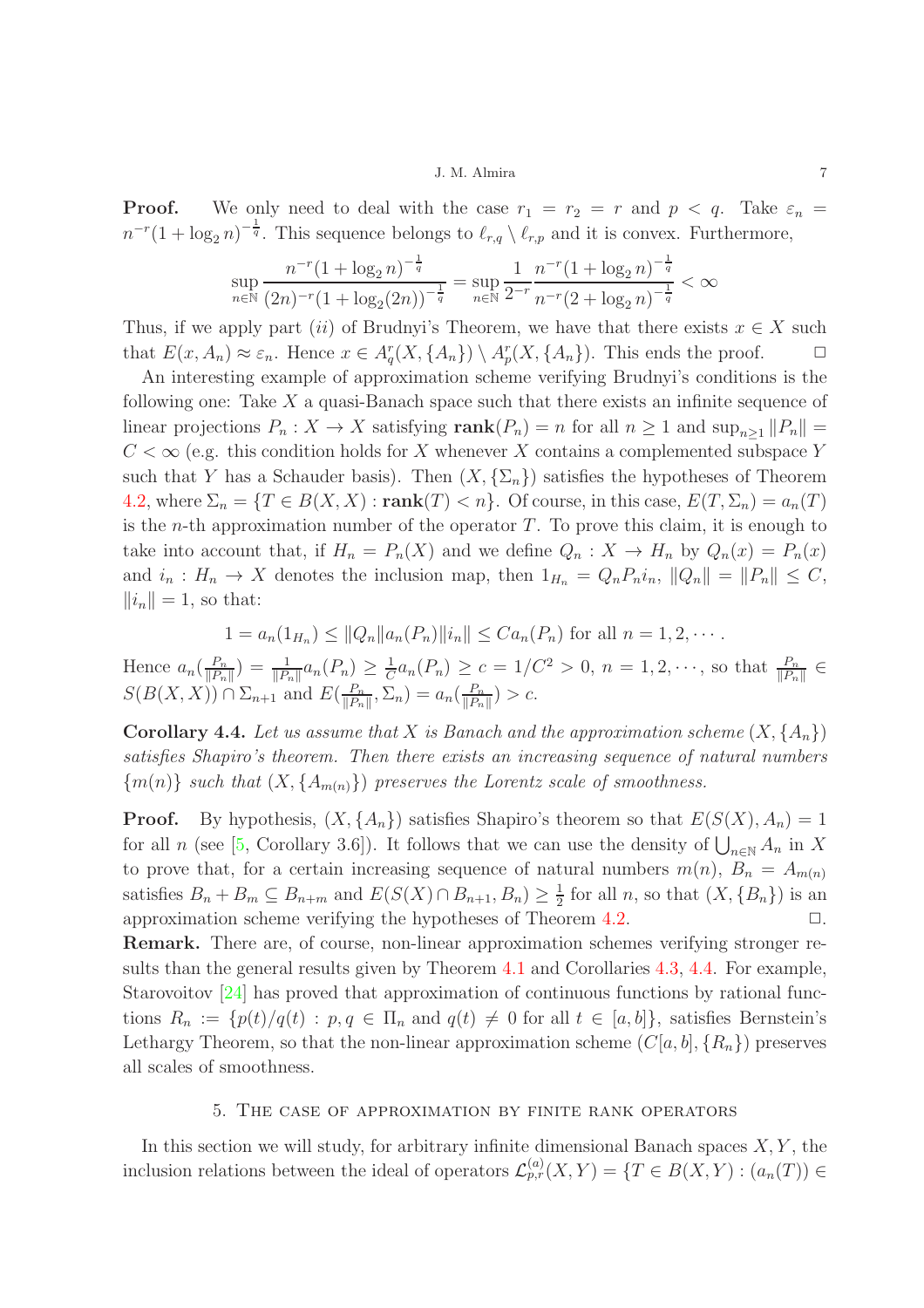$\ell_{p,r}$ , where  $a_n(T) = \inf_{S \in B(X,Y), \text{rank}(S) < n} ||T - S||$  denotes the *n*-th approximation number of the operator T. These ideals have been the subject of many papers and monographs. In particular, if we use the standard notation  $\mathcal{L}_{p,r}^{(a)} = \bigcup_{X,Y} \mathcal{L}_{p,r}^{(a)}(X,Y)$ , and we take into account the inclusions of Lorentz sequence spaces (see Lemma [2.4](#page-3-0) below), then it is clear that  $\mathcal{L}_{p,r+e}^{(a)} \subseteq \mathcal{L}_{q,r}^{(a)}$  for all  $0 < p,q$  and  $0 < r,e < \infty$  and  $\mathcal{L}_{p,r}^{(a)} \subseteq \mathcal{L}_{q,r}^{(a)}$  for all  $0 < p < q$  and  $0 < r < \infty$ . What is more, it is well known that, via the computation of approximation numbers of the diagonal operators  $D: \ell_p \to \ell_p$ , it is possible to show that these inclusions are strict. But, to the knowledge of the authors of this paper, strict inclusions of the type  $\mathcal{L}_{p,r}^{(a)}$  $\mathcal{L}_{p,r+e}^{(a)}(X,Y) \subset \mathcal{L}_{p,r}^{(a)}(X,Y)$  or  $\mathcal{L}_{p,r}^{(a)}(X,Y) \subset \mathcal{L}_{q,r}^{(a)}(X,Y)$  have not been yet proved for arbitrary Banach spaces  $X, Y$ . This is what we make, with the help of a very strong result by Oikhberg [\[18\]](#page-11-15), in this section. Concretely, we prove that for all  $X, Y$  infinite dimensional Banach spaces, approximation by finite rank bounded linear operators  $T : X \to Y$  preserves the Lorentz scale of smoothness. A similar result also holds true for Lorentz-Zygmund scale of smoothness. Some related results appear in [\[25\]](#page-12-5), where equivalence of several distinct norms for some operator ideals (defined as approximation spaces with the help of symmetric norming functions) are proved.

**Lemma 5.1.** *Assume that*  $\{a_n\} \in \ell_{p,r}$  *and*  $0 < C < \infty$ *. Then*  $(a_{n/C}) \in \ell_{p,r}$ *.* 

**Proof.** By definition,  $\{a_n\} \in \ell_{p,r}$  if and only if  $\{a_n^*\} \in \ell_{p,r}$ , so that we can assume with no loss of generality, that  $\{a_n\}$  is non-increasing. Then  $(a_{[n/C]})$  is also non-increasing and, if we take into account that  $n/C$  can repeat its value at most  $|C|+1$  times, we get:

• Case  $p \geq \frac{1}{r}$  $\frac{1}{r}$ :

$$
\sum_{n=1}^{\infty} n^{rp-1} (a_{[n/C]})^p \leq \sum_{n=1}^{\infty} (C([n/C]+1))^{rp-1} (a_{[n/C]})^p
$$
  

$$
\leq \sum_{m=1}^{\infty} ([C]+1) (C(m+1))^{rp-1} a_m^p
$$
  

$$
\leq ([C]+1) C^{rp-1} 2^{pr-1} \sum_{m=1}^{\infty} m^{rp-1} a_m^p < \infty,
$$

since  $\sup_{m\geq 1} \frac{(m+1)^{rp-1}}{m^{rp-1}} = 2^{rp-1}$ . • Case  $p < \frac{1}{r}$ :

$$
\sum_{n=1}^{\infty} n^{rp-1} (a_{[n/C]})^p \leq \sum_{n=1}^{\infty} (C[n/C])^{rp-1} (a_{[n/C]})^p
$$
  

$$
\leq ([C] + 1) C^{rp-1} \sum_{m=1}^{\infty} m^{rp-1} a_m^p.
$$

This ends the proof.  $\Box$ 

Indeed, a more general result can be proved.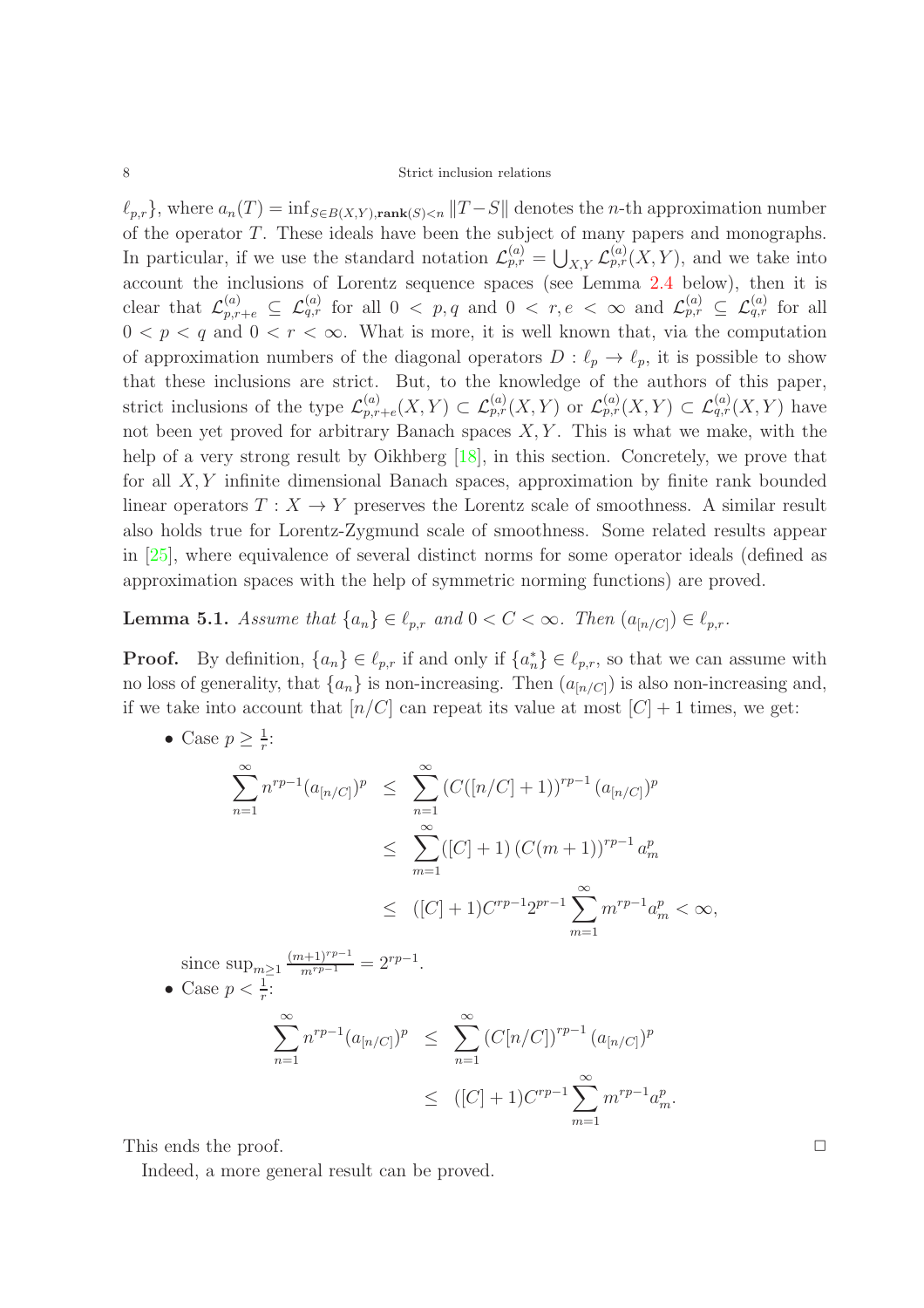<span id="page-8-0"></span>**Lemma 5.2.** Let  $\alpha, C > 1$  and let S be an admissible sequence space with respect to *approximation schemes satisfying*  $K(n) = \alpha n$ . Let  $\{a_n\}$  be a non-increasing sequence of *non-negative real numbers. Then*  $\{a_n\} \in S \Leftrightarrow (a_{[n/C]}) \in S$ *. In particular, this equivalence is verified by all Lorentz and Lorentz-Zygmund sequence spaces, since they are admissible for*  $K(n) = 2n$ .

**Proof.** Let us assume that  $(a_{[n/C]}) \in S$ . The inequality  $a_{[n/C]} \ge a_n$  for all n, in conjunction with the fact that S is a solid, implies that  $\{a_n\} \in S$ . Let us prove the other implication. We use that  $\alpha > 1$  to claim that, for a certain natural number  $k \geq 1$ ,  $\alpha^k > [C] + 1$ . Let us assume that  $\{a_n\}$  is a non-increasing sequence of non-negative real numbers and let  ${b_n}$  be the sequence given by  $b_n = a_{n|c|}$ ,  $n = 1, 2, ...$  We want to show that  $\{b_n\} \in S$ . Now,  $b_{\alpha^k n} = a_{\left[\frac{\alpha^k n}{C}\right]} \le a_n$  for all n (since  $\{a_n\}$  is non-increasing and  $\alpha^k n/C \geq (C+1)n/C \geq n$ . Hence  $\{b_{\alpha^k n}\}\in S$ . Now,  $\{b_{\alpha^{k-1} n}\}\$ is non-increasing, so that admissibility of S for  $K(n) = \alpha n$  implies that  ${b_{\alpha^{k-1}n}} \in S$ . A repetition of this argument k times gives us  $\{b_n\} \in S$ . This ends the proof.  $\Box$ 

Theorem 5.3. *For all* X, Y *infinite dimensional Banach spaces, approximation by finite rank bounded linear operators*  $T : X \to Y$  *preserves all its admissible scales of smoothness. In particular, it preserves the Lorentz and the Lorentz-Zygmund scales of smoothness.*

**Proof.** Let S be an admissible scale of smoothness for approximation by finite rank bounded linear operators and let us assume that  $S_1, S_2 \in \mathbb{S}, S_1 \subset S_2$ . Let  $(\varepsilon_n) \in S_2 \setminus S_1$ . We can assume with no loss of generality that  $(\varepsilon_n)$  is non-increasing and converges to zero, since our sequence spaces are assumed to be rearrangement invariant. Now, Theorem 1.1 from [\[18\]](#page-11-15) guarantees that there exists an operator  $T \in B(X,Y)$  such that  $3\varepsilon_{n/6} \ge$  $a_n(T) \geq \varepsilon_n/9$  for all  $n = 1, 2, \cdots$ . Hence Lemma [5.2](#page-8-0) implies that  $(a_n(T)) \in S_2 \setminus S_1$ . This ends the proof.  $\Box$ 

## 6. Real interpolation spaces

As it is well known, central theorems in approximation theory state a strong relation between approximation spaces and the interpolation spaces obtained by the use of the K-functional of Petree  $K(x, t, X, Y) = \inf_{y \in Y} ||x - y||_X + t||y||_Y$ ,

$$
(X,Y)_{\theta,q} = \{ x \in X : ||x||_{\theta,q} = ||t^{-(\theta + \frac{1}{q})} K(x,t,X,Y)||_{L^q(0,\infty)} < \infty \}, (0 < \theta < 1, 0 < q \le \infty).
$$

In particular, if we use that Y is continuously embedded into X and  $K(x, t, X, Y)$  is a monotone function of t, it is not difficult to prove that the norm of  $(X, Y)_{\theta,q}$  is equivalent to the norm  $\rho_{\theta,q}(x) = ||{2^{k\theta}K(x, \frac{1}{2^k}, X, Y)}_{k=0}^{\infty}||_{\ell_q}$  and, with this new norm, interpolation spaces and approximation spaces are quite similar objects: we just replace the errors of best approximation by the evaluation of Petree's K-functional at the points of a certain decreasing sequence of positive real numbers. It is then natural to ask for a version of Bernstein's lethargy theorem in terms of  $K$ -funcionals. This result already exists and was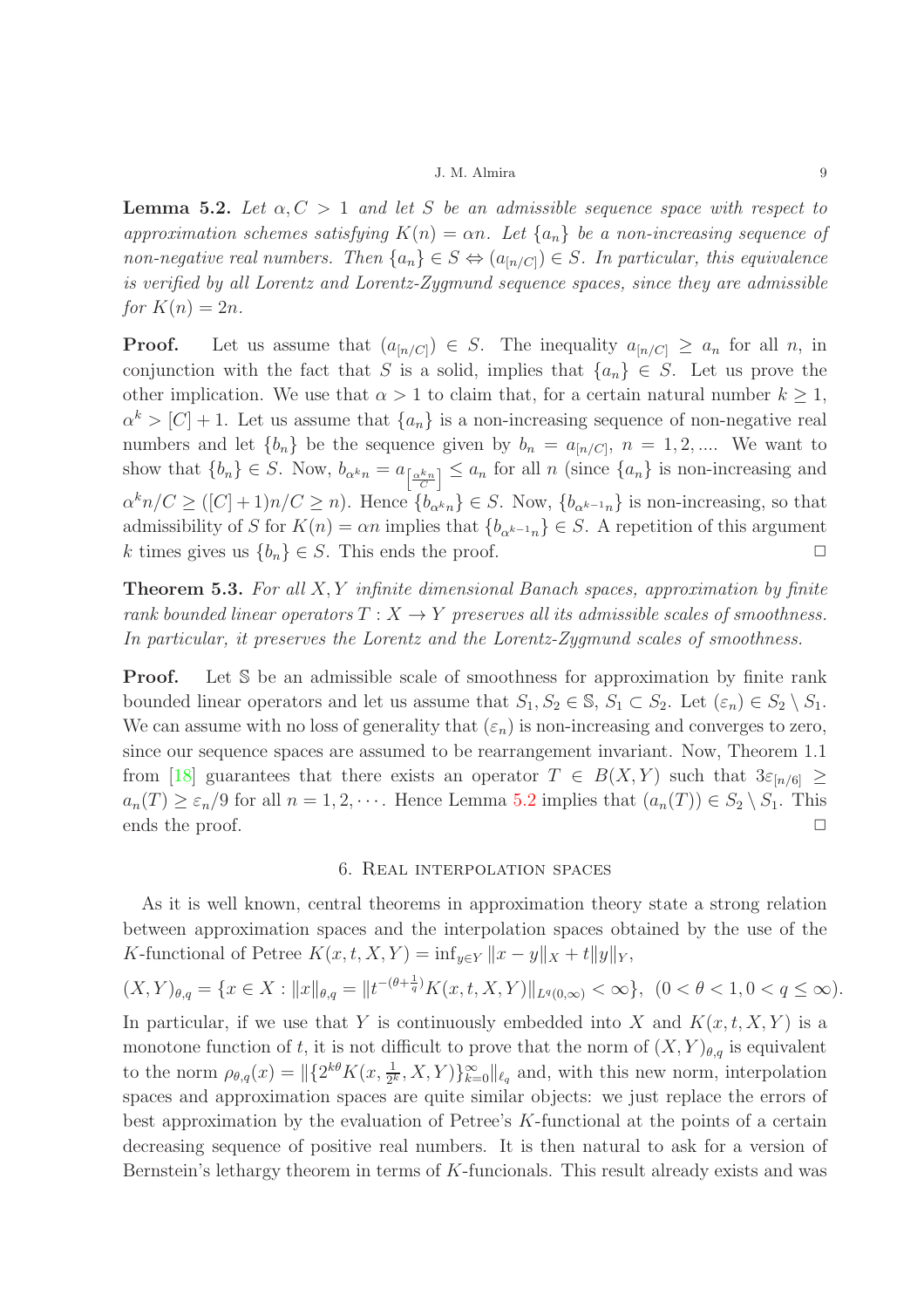obtained by Krugljak [\[8,](#page-11-8) Theorems 4.5.7 and 4.5.10]. Concretely, he proved that, given a couple of quasi-Banach spaces  $(X_0, X_1)$ , the following are equivalent claims:

- (K1) For each continuous concave function  $\varphi : (0, 1] \to [0, \infty]$  such that  $\lim_{t\to 0} \varphi(t) = 0$ there exists an element  $x \in X_0 + X_1$  such that  $K(x, t, X_0, X_1) \approx \varphi$ .
- (K2) There exists  $x \in X_0 + X_1$  such that  $\int_0^t K(x, s, X_0, X_1) ds \leq \gamma K(x, t, X_0, X_1)$  for all  $t \in (0, 1]$  and a certain  $\gamma > 0$ .

An easy consequence of Krugljak's theorem is the following

Corollary 6.1. Let us assume that  $(X, Y)$  is a couple, and  $Y \subset X$ . Let us assume *that condition*  $(K2)$  *is satisfied for the couple*  $(X, Y)$  *and let*  $(\theta, q), (\theta^*, q^*)$  *be two distinct points of*  $(0,1) \times (0,\infty]$ . Then  $(X,Y)_{\theta,q} \neq (X,Y)_{\theta^*,q^*}$ . Furthermore, all these spaces are *strictly contained into* X*.*

In this section we state and prove a version of Shapiro's theorem in terms of Kfunctionals and we use it to state a general condition for the strict inclusion of  $(X, Y)_{\theta, q}$ into X.

<span id="page-9-0"></span>Theorem 6.2. *Let* Y *be a quasi-semi-normed subspace of the quasi-Banach space* X *and let us consider the* K-funcional  $K(x,t) = \inf_{y \in Y} [||x-y||_X + t||y||_Y]$ . The following are *equivalent claims:*

- (a) *There exists*  $c > 0$  *such that, for all*  $t \in (0, 1]$ *,*  $\sup_{\|x\|_X=1} K(x, t) > c$ *.*
- (b) There exists  $c > 0$  such that, for every strictly decreasing sequence of positive *numbers*  $\{t_n\} \in c_0$ *, we have that*  $\sup_{\|x\|_X = 1} K(x, t_n) > c$ *, n* = 0, 1, 2, · · ·
- (c) There exists  $c > 0$  and a strictly decreasing sequence of positive numbers  $\{t_n\} \in c_0$ *such that*  $\sup_{\|x\|_{X}=1} K(x, t_n) > c, n = 0, 1, 2, \cdots$ *.*
- (d) For all  $(b_n) \subset [0,\infty)$  *such that*  $\lim_{n\to\infty} b_n = \infty$  *and all strictly decreasing sequence of positive numbers*  $\{t_n\} \in c_0$ , we have that  $A(\{b_n\}, \{t_n\}) = \{x \in X :$  $\sup_{n\geq 1} b_n K(x,t_n) < \infty$  *is a proper subset of* X.

*In particular, when* (a) *holds true, the interpolation spaces*  $(X, Y)_{\theta,q}$  *are proper subspaces of* X*.*

**Proof.** The monotonicity of  $K(x,t)$  on  $(0,1]$  gives the equivalences  $(a) \Leftrightarrow (b) \Leftrightarrow (c)$ . To prove the other equivalences we need firstly note that  $A({b_n}, {t_n})$  is a quasi-Banach space continuously embedded into X. Let us now show that  $(b) \Leftrightarrow (d)$ .

 $(b) \Rightarrow (d)$  Let, for each  $n \in \mathbb{N}$ ,  $x_n \in S(X)$  be such that  $K(x_n, t_n) > c$ . Then

$$
||x_n||_{A(\{b_n\},\{t_n\})} = \sup_{m\geq 1} b_m K(x_n,t_m) \geq b_n K(x_n,t_n) > b_n c \to \infty.
$$

This shows that the norms of  $A({b_n}, {t_n})$  and X are not equivalent, so that  $A({b_n}, {t_n}) \neq$ X. This ends the proof.

 $(d) \Rightarrow (b)$  We show that the negation of  $(b)$  implies the negation of  $(d)$ . Let  $\{t_n\} \in c_0$  be a decreasing sequence and let us consider the values  $d_n = \sup_{\|x\|_{X}=1} K(x, t_n)$ . Then  $(d_n)$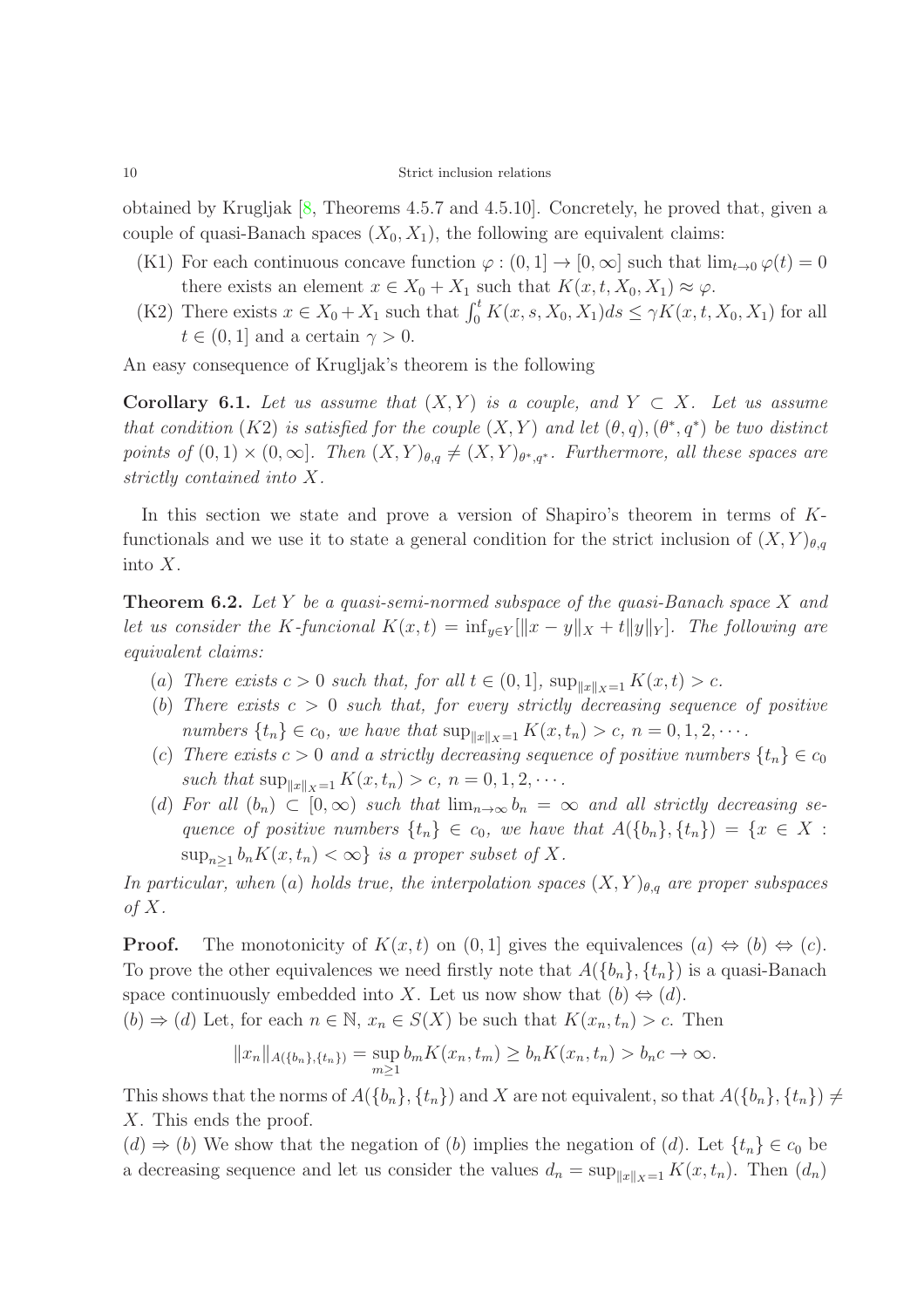is a non-increasing sequence, so that (b) fails for  $\{t_n\}$  if and only if  $d_n \to 0$ . Assume this is the case. Let  $b_n = \frac{1}{d_n}$  $\frac{1}{d_n}$  and let  $x \in X$ . Then

$$
\sup_{n\geq 1} b_n K(x,t_n) = \sup_{n\geq 1} b_n ||x||_X K(\frac{x}{||x||_X},t_n) \leq \sup_{n\geq 1} b_n ||x||_X d_n \leq ||x||_X < \infty.
$$

Hence  $A({b_n}, {t_n}) = X$  and (d) also fails for  ${t_n}$ . This ends the proof of the equivalences.

Let us now assume that condition (a) holds true. In order to prove that  $(X, Y)_{\theta,q}$  is a proper subspace of X, we use that  $(X, Y)_{\theta,q} \subseteq (X, Y)_{\theta,\infty} = A(\{2^{n\theta}\}, \{2^{-n}\}) \subsetneq X \qquad \square$ 

Sometimes condition  $(a)$  of Theorem [6.2](#page-9-0) can be checked directly. For example,  $(a)$  holds true as soon as  $\overline{Y}^X$  is properly contained into X, since in that case there exists  $x \in X$ with  $0 < c = E(x, Y) \le K(x, t)$  (all  $t > 0$ ). If we assume that Y is a dense subspace of X, things can be more complicated, but there are also cases where a simple computation makes the work. For example, for  $X = C[0, 1]$  and  $Y = C^{(1)}[0, 1]$  it is easy to find, for each  $n \ge 2$ , and for  $0 < a < b < 1$ ,  $f(t) \in C[0, 1]$  such that  $f(a) = -1$ ,  $f(b) = 1$ . Hence, if  $g \in C^{(1)}[0,1]$  and  $||f - g||_{\infty} < 1/2$  then  $g(a) < -1/2$ ,  $g(b) > 1/2$ , and the Mean Value Theorem guarantees that  $||g||_{C^{(1)}} \ge \frac{g(b)-g(a)}{b-a} \ge 1/(b-a)$ . Thus, for  $t < 1/2$  we have that  $K(f,t) \geq t\frac{1}{b-1}$  $\frac{1}{b-a}$ . Taking  $b-a \leq t$  we get  $K(f,t) \geq 1/2$ . Of course, these computations are just a particular case of the following general situation:

Proposition 6.3. *Let* X*,* Y *be such that* Y *is a dense subspace of* X *and there exists an strictly decreasing function*  $\phi : (0,1] \to \mathbb{R}^+$  *and a constant*  $c \in (0,1)$  *such that*  $\lim_{t\to 0} \phi(t) = +\infty$  *and, for each*  $\varepsilon > 0$  *there exists*  $x_{\varepsilon} \in S(X)$  *such that*  $y \in Y$  *and*  $||x_{\varepsilon} - y||_X < c$  *implies*  $||y||_Y \ge \phi(\varepsilon)$ *. Then the K-functional associated to the pair*  $(X, Y)$ *satisfies condition* (c) *of Theorem [6.2](#page-9-0)*

**Proof.** Take  $t_n = \frac{1}{\phi(1)}$  $\frac{1}{\phi(1/n)}$  and  $z_n = x_{\frac{1}{n}}$ . Then  $K(z_n, t_n) \geq c$  since otherwise we would have  $||z_n - y||_X + t_n||y||_Y < c$  for a certain  $y \in Y$ , which is impossible since  $||z_n - y||_X \leq c$ implies  $t_n||y||_Y \ge t_n\phi(1/n) = 1 > c$ . This ends the proof.  $\square$ 

Of course, in many concrete cases,  $K(x, t)$  is known (or, at least, an equivalent function  $w(x, t) \approx K(x, t)$  is known). In these cases part (a) can also be checked by direct computations and, usually, this checking can be made with some easy estimations.

On the other hand, it would be nice to know if condition  $(a)$  of Theorem [6.2](#page-9-0) follows just from the strictness of the inclusions  $(X, Y)_{\theta,q} \subset X$ , since a similar result is known for approximation spaces. Concretely, in [\[5\]](#page-11-7) it is proved that approximation schemes  $(X, \{A_n\})$  verifying  $K(n) = cn$  satisfy Shapiro's theorem if and only if the approximation space  $A_q^r(X, \{A_n\})$  is properly contained into X for some choice of parameters q, r. Finally, another main open question (still unsolved) is to know if condition  $(K2)$  above can be relaxed in order to guarantee that the natural inclusions between interpolation spaces are strict.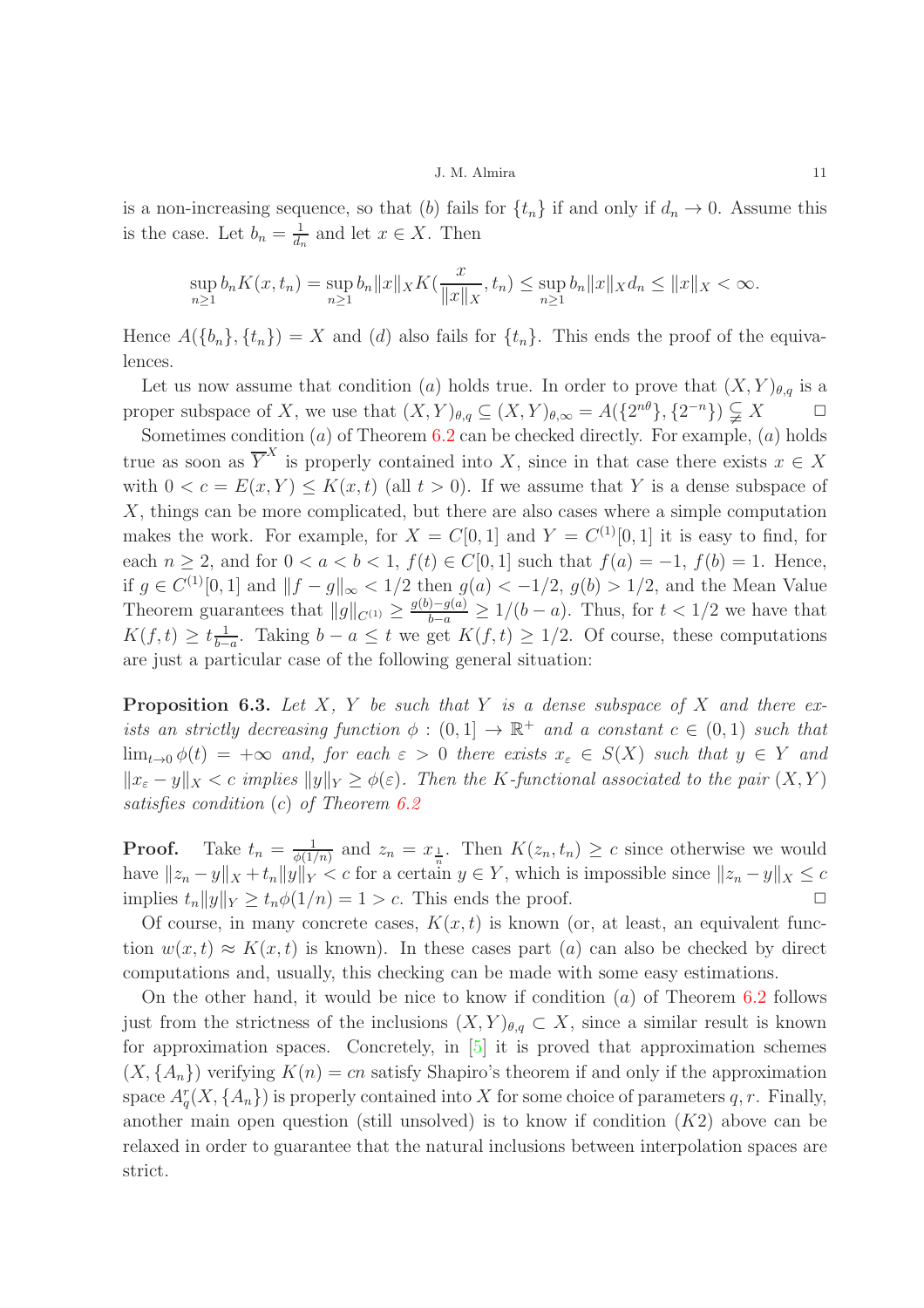## 7. Acknowledgements

I would like to express my gratitude to Prof. N. Tita from Brasov for many fruitful discussions on the subject of this paper.

#### **REFERENCES**

- <span id="page-11-13"></span>[1] J. M. Almira, N. Del Toro, On negative results in approximation theory. Commun. Appl. Anal. 8 (2004) 237–250.
- [2] J. M. Almira, N. Del Toro, Some remarks on negative results in approximation theory. Proceedings of the Fourth International Conference on Functional Analysis and Approximation Theory, Vol. I (Potenza, 2000). Rend. Circ. Mat. Palermo (2) Suppl. 2002, no. 68, part I, 245–256.
- <span id="page-11-3"></span>[3] J. M. Almira, U. Luther, Generalized approximation spaces and applications, Math. Nachr. 263-264 (2004).
- <span id="page-11-4"></span>[4] J. M. Almira, U. Luther, Compactness and generalized approximation spaces. Numer. Funct. Anal. Optim. 23 (2002) 1–38.
- <span id="page-11-7"></span>[5] J. M. Almira, T. Oikhberg Approximation schemes satisfying Shapiro's theorem, Submitted to J. Approx. Theory, 2010. (This paper is already available at http://arxiv.org/abs/1003.3411).
- [6] S. N. Bernstein, Sur le probleme inverse de la théorie de la meilleure approximation des functions continues. Comtes Rendus, 206 (1938) 1520-1523.(See also: Ob obratnoi zadache teorii nailuchshego priblizheniya nepreryvnykh funksii, Sochineniya Vol II (1938)
- <span id="page-11-10"></span>[7] P. A. Borodin, On the existence of an element with given deviations from an expanding system of subspaces, Mathematical Notes, 80 (5) (2006) 621-630 (Translated from Matematicheskie Zameti 80 (5) (2006) 657-667).
- <span id="page-11-8"></span><span id="page-11-1"></span>[8] Yu. A. Brudnyi, N. Ya. Krugljak, *Interpolation functors and interpolation spaces*, Vol I North-Holland Math. Libr. 47 1991.
- [9] Yu. A. Brudnyi, N. Ya. Krugljak, On a family of approximation spaces, In: Investigations in function theory of several real variables Yaroslavl' State Univ., Yaroslavl' (1978),15-42.
- <span id="page-11-0"></span>[10] P. L. Butzer, K. Scherer, Approximationsprozesse und Interpolationsmethoden, Bibliographisches Institut Mannheim, Mannheim, 1968.
- <span id="page-11-9"></span>[11] B. Carl, I. Stephani, Entropy, compactness and the approximation of operators, Cambridge University Press, 1990.
- [12] F. Cobos, On the Lorentz-Marcinkiewicz operator ideals, Math. Nachr. 126 (1986) 281-300.
- [13] F. Cobos, M. Milman, On a limit class of approximation spaces, Numer. Funct. Anal. Optim. 11 1-2 (1990) 11-31
- [14] F. Cobos, I. Resina, Representation theorems for some operator ideals, J. London Math. Soc. 39 (1989) 324-334.
- [15] **F. Feher, G. Grässler,** On an extremal scale of approximation spaces, J. Comp. Anal. Appl. 3 (2) (2001), 95-108.
- <span id="page-11-12"></span>[16] W. N. Nikolskii, Some remarks on spaces with (B) property, Uchen. Zap. Kalinin. Gos. Ped. Inst. 39 (1964) 48–52 (Russian).
- <span id="page-11-11"></span>[17] W. N. Nikolskii, On some properties of reflexive spaces, Uchen. Zap. Kalinin. Gos. Ped. Inst. 29 (1963) 121–125 (Russian).
- <span id="page-11-15"></span>[18] T. Oikhberg Rate of decay of s-numbers, J. Approximation Theory 163 (2011), 311–327.
- [19] J. Peetre, G. Sparr, Interpolation of normed abelian groups, Annali di Matematica Pura ed Applicata 12 (1972) 216-262.
- <span id="page-11-14"></span><span id="page-11-2"></span>[20] A. Pietsch, Approximation spaces, Journal of Approximation Theory 32 (1981) 115–134.
- <span id="page-11-5"></span>[21] G. Pólya, G. Szegö, Problems and Theorems in Analysis, vol I, Springer, 1998.
- [22] E. Pustylnik, Ultrasymmetric sequence spaces in approximation theory, Collectanea Mathematica, 57 (3) (2006) 257-277.
- <span id="page-11-6"></span>[23] E. Pustylnik, A new class of approximation spaces. Rend. Circ. Mat. Palermo, Ser. II, Suppl., v. 76 (2005), 517-532.